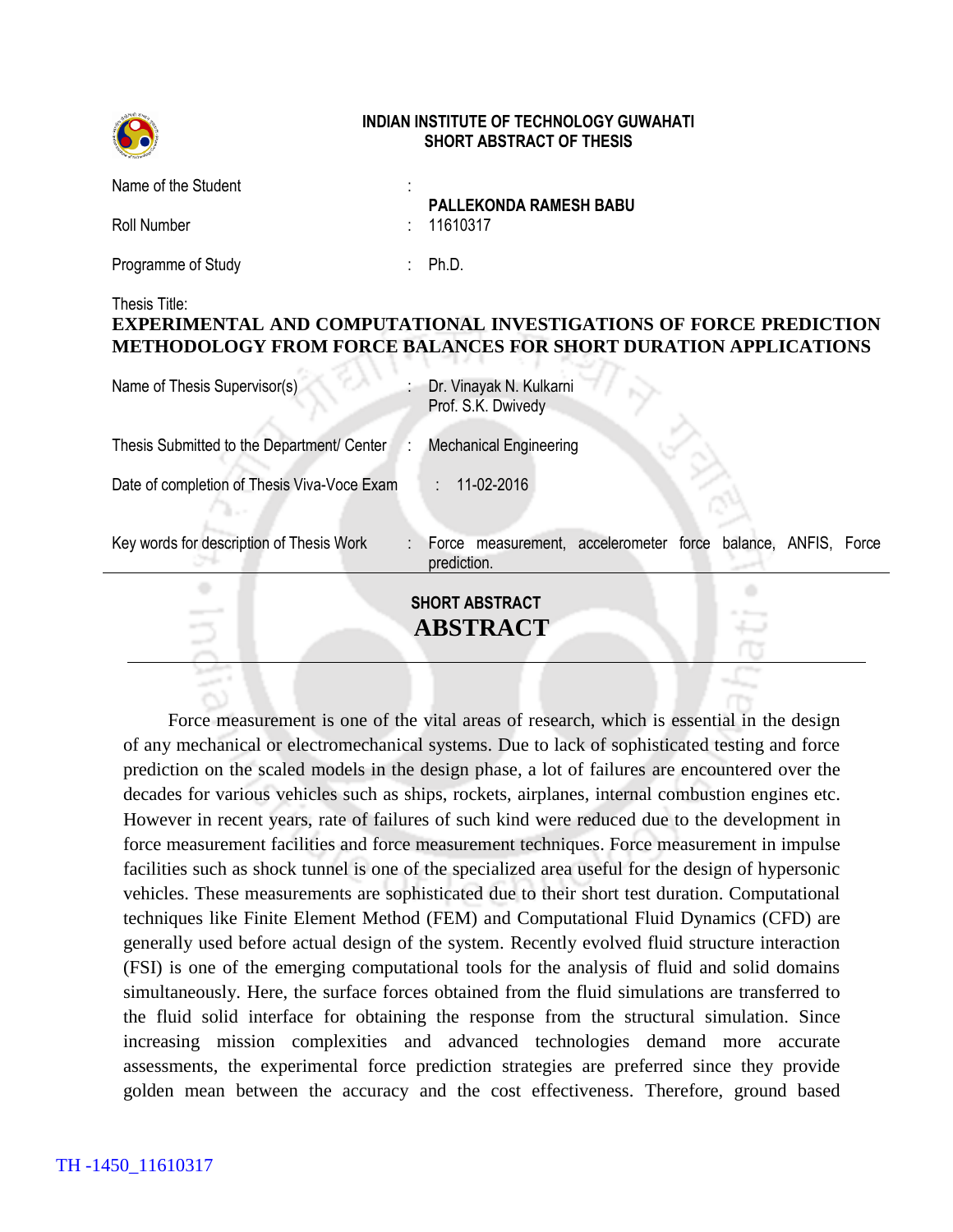facilities are essential for the purpose of proper understanding of the physics of the flow and the associated aerodynamic parameters. Encouraging developments in the short duration facilities like conventional shock tunnel free piston shock tunnel etc. has posed challenges in measuring forces and moments during the experiments.

Two different techniques viz., accelerometer and stress wave based force balances are generally used for measurement of forces and moments in the high speed impulse (short duration) facilities. Therefore in the present work initial investigations deal with establishment of a non-intrusive force measurement technique using laser and development of the associated experimental set-up. This technique is then assessed with the well-established contemporary techniques for the step and impulse loading.

Accelerometer force balance has been used by various researchers for force measurement in shock tunnel testing with the assumption of free-flying condition. Finite element modeling is carried out for one of the literature reported test model to evaluate the resistance offered by the rubber during the experimental test time. These studies show that the effective test time decreases with increase in the angle of attack due to increase in resistance of the rubber. These studies are also found useful to demonstrate the use of computational techniques in developing the force balance for a given test model.

Accelerometer based force balances are seen to be directly used for force measurement as seen in the literatures. At the same time stress wave force balances are involved with detailed calibration procedure based on de-convolution technique. Therefore, present investigations are carried out to assess the use of soft computing techniques viz. Neural Network (NN) and Artificial Neuro-Fuzzy Inference System (ANFIS). An ANFIS based methodology is found to be more precise to predict the forces and moments in comparison with the NN based methodology. In view of this parametric studies are initiated to explore the use of best algorithm in ANFIS for prediction of forces and moments.

Shock tunnel tests are then performed on a hemispherical test model for force measurement using accelerometer balance. These experiments are carried out in the Shock Tunnel at Indian Institute of Technology, Bombay, India (IITB-ST) in order to justify the use of soft computing techniques for actual experiments in impulse facilities. In view of this calibration tests are carried out to train the ANFIS based algorithm using known impulse force and accelerations signals. Acceleration signals obtained from the shock tunnel tests are then used to recover the force. It has been observed that the ANFIS based prediction of aerodynamic